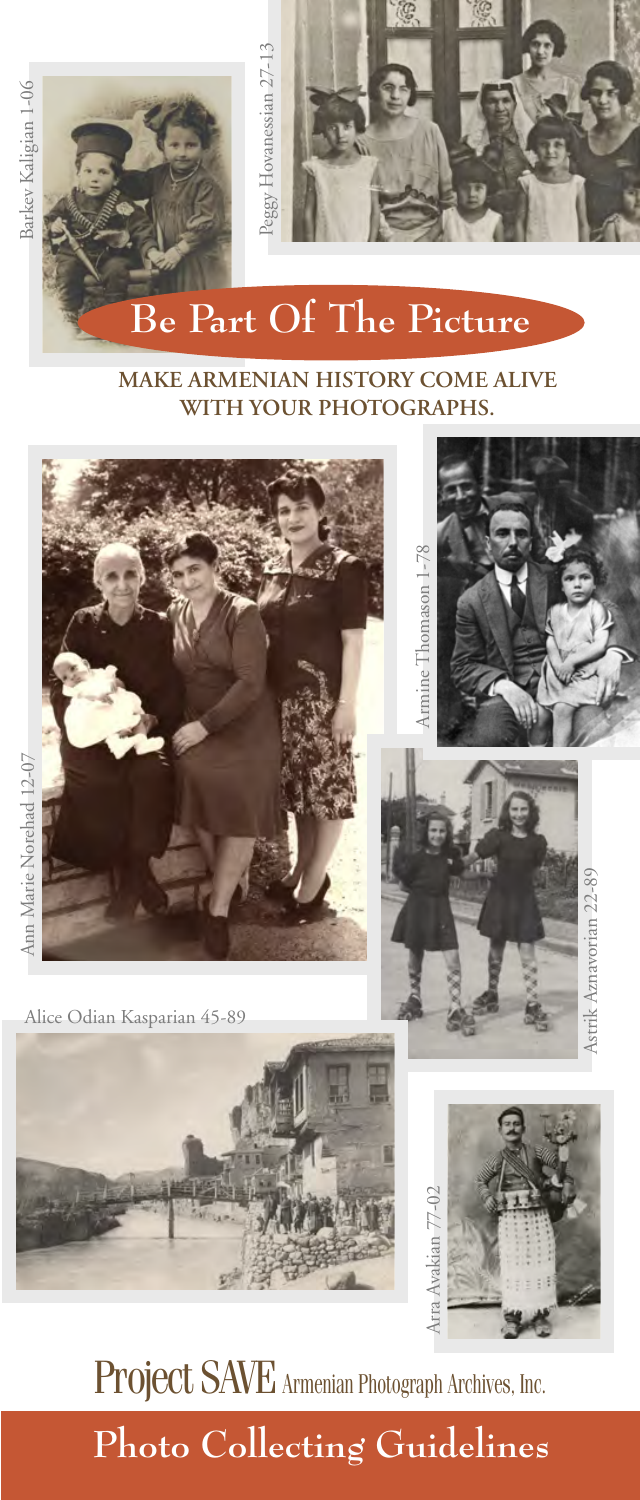### **Founded in 1975, Project SAVE Armenian Photograph Archives promotes the culture and history of Armenians by making its photographs, now more than 45,000 images, and their stories**

**available for public use. We collect, document, and preserve photographs of all subjects and time periods relating to Armenian people. Of special interest to us is documenting the work of Armenian photographers.**

**Dedicated to saving the photographic heritage of the worldwide Armenian community, Project SAVE invites you to become a Photo Donor and make your Armenian photographs, both vintage and contemporary, part of the picture.** 

**When you're in the Boston area, plan to visit Project SAVE Archives, or make an appointment to do research. We're located on the 3rd floor of the Armenian Library and Museum (ALMA) building in Watertown. You can also bring Project SAVE to your community to lecture and collect photographs.** 

**Call or email us for more information. 617-923-4542 archives@projectsave.org Mail to PO Box 236, Watertown MA 02471-0236 Visit at 65 Main St, 3rd fl, Watertown MA www.projectsave.org**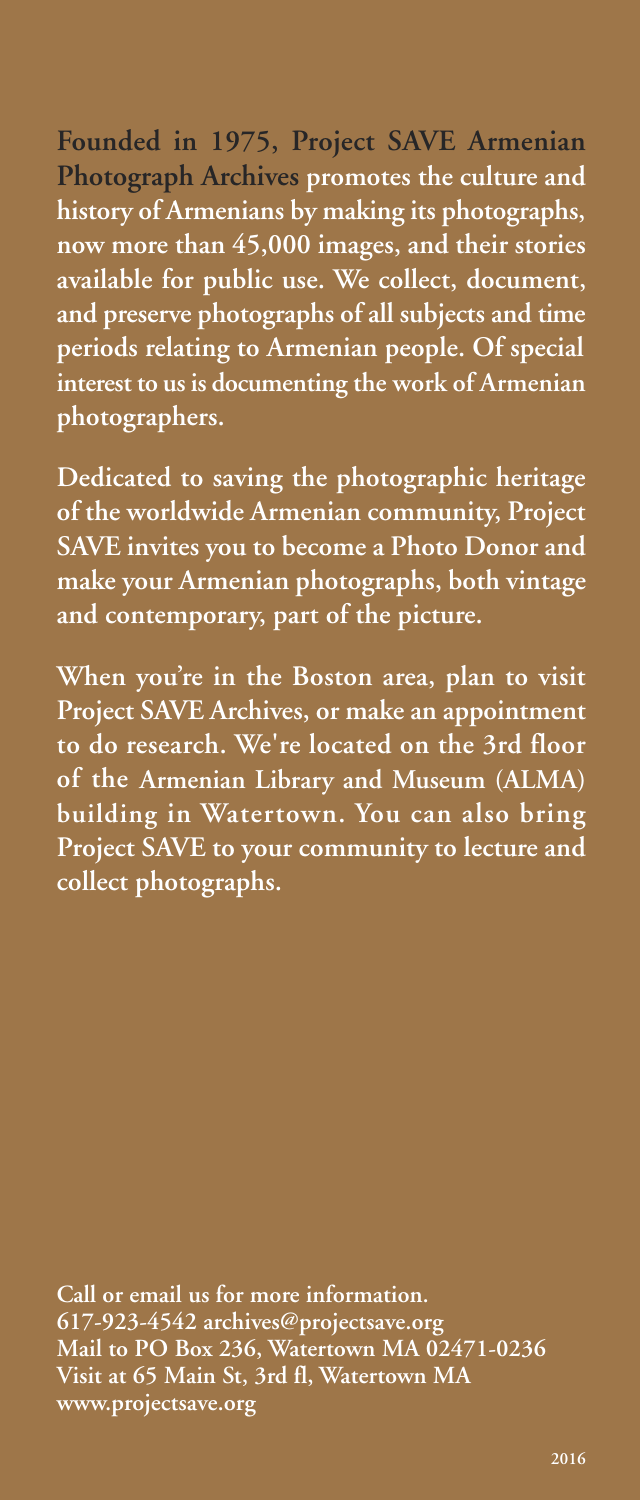## **Photo Collecting Guidelines • Frequently Asked Questions**

### **1. I have photos from the 1960s-1980s taken in the United States. Do you want them?**

*Yes,* Project SAVE Archives has no restrictions on time period or location. We collect photographs of Armenians and the places they have lived around the world. We also collect all work of Armenian professional photographers.

**2. Could I loan my photos to Project SAVE and get them back after you've archived them?**  *No*, we accept permanent donations only. We no longer accept photos on a loan basis.



H. Martin Deranian 4-10



Bedros Zerdelian 6- 96



ane Lanas 4-10



*Yes*, we collect unknowns — it's our mission to honor the forgotten. We record names of people and places when available.

### **4. I have originals to donate. Will Project SAVE provide me with scans or prints for my own use?**

*No*, that is not a service we provide. If you desire copies, digital or print, please have these made before making your donation, and allow us to preserve the originals.

Garo Matossian 10-10

### **5. What happens to my photographs after I donate them?**

We begin the archival process to make them available for public use.

#### **6. Do you collect anything besides photos?**

*Yes*, we collect documents such as birth certificates, diplomas, business ledgers, and travel papers when they relate to the people in your donated photos.

#### **7. May I donate my digital photos to Project SAVE?**

*No*, we are not yet equipped to accept or archive photos taken with a digital camera.

Peggy Hovanessian 48-13

#### **8. Do you accept copies of photos?**

*No*, as an archive, Project SAVE collects original photos only, not copies — neither copy prints nor digital copies.

### **9. Should I send my photographs by mail since I can't bring them to your office?**  *Yes*, please contact us for guidance and to insure that your photos arrive safely.





Hasmig Esserian 7-10







Mildred Shirin 11-10





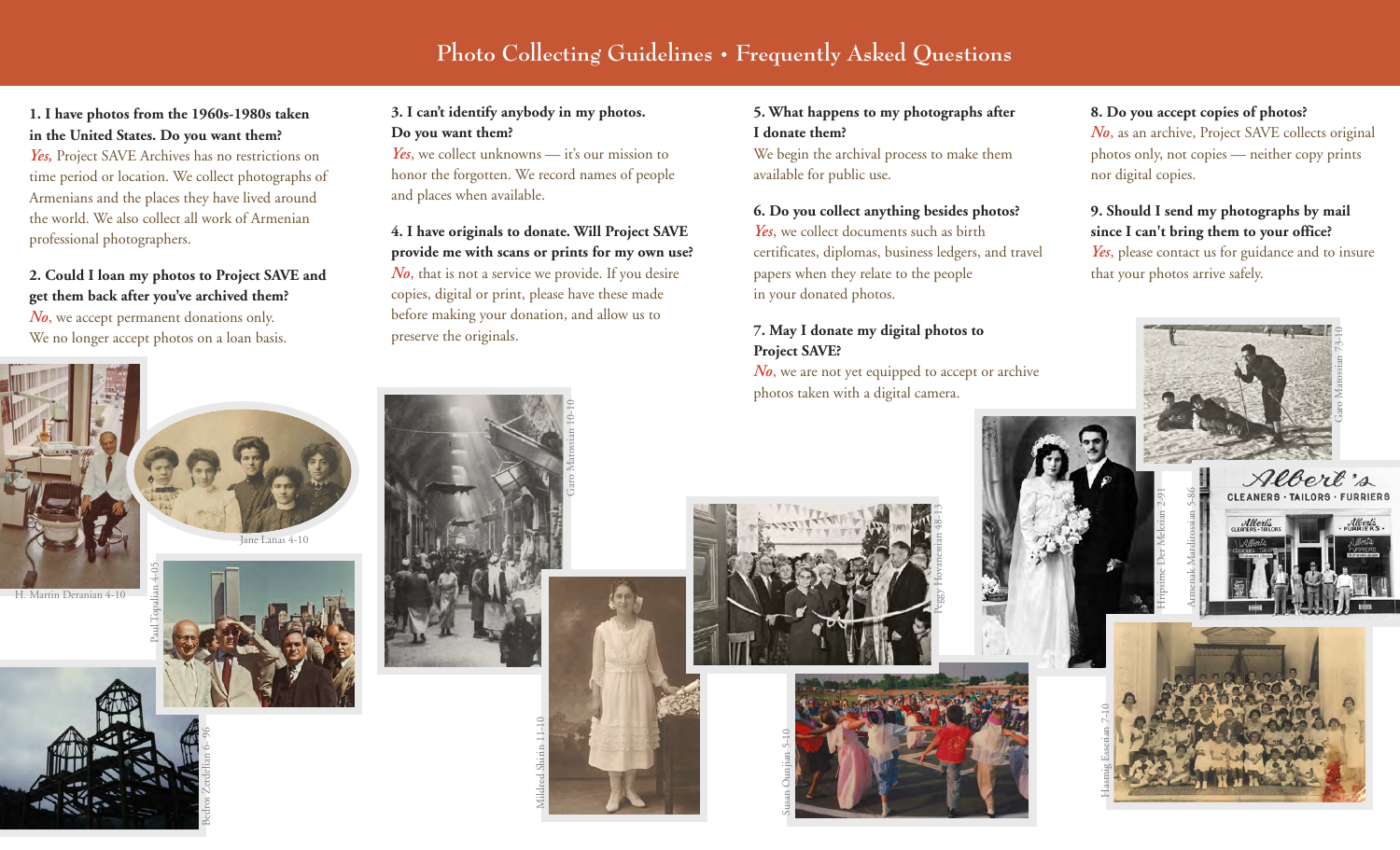Project SAVE Armenian Photograph Archives, Inc.

## **Photo Donation Form**

- 1. Please contact us before sending your originals.
- 2. Reach us at 617-923-4542 or archives@projectsave.org
- 3. We want to talk with you about
	- packaging your photos
	- providing basic photo information, and
	- best Project SAVE address to use

| Donor Name                   |       |                                                                                                                                              |
|------------------------------|-------|----------------------------------------------------------------------------------------------------------------------------------------------|
| (please print)               | First | Middle/Maiden                                                                                                                                |
|                              | Last  |                                                                                                                                              |
| Address ____                 |       |                                                                                                                                              |
|                              |       |                                                                                                                                              |
|                              |       |                                                                                                                                              |
|                              |       |                                                                                                                                              |
| Email <u>experience</u>      |       |                                                                                                                                              |
| my photographs.              |       | $\Box$ I want to donate my original photograph(s)<br>permanently to Project SAVE archives.<br>I understand that Project SAVE will not return |
|                              |       | I am donating _________________ photographs.<br>(number)                                                                                     |
|                              |       | $\Box$ I am acting as the agent for $\Box$                                                                                                   |
| photographs to Project SAVE. |       | to facilitate the preservation/donation of her/his                                                                                           |
| donation of \$               |       | $\Box$ I would like to support the work of<br>Project SAVE with my enclosed tax-deductible                                                   |
| Signature                    |       |                                                                                                                                              |
| Date                         |       |                                                                                                                                              |